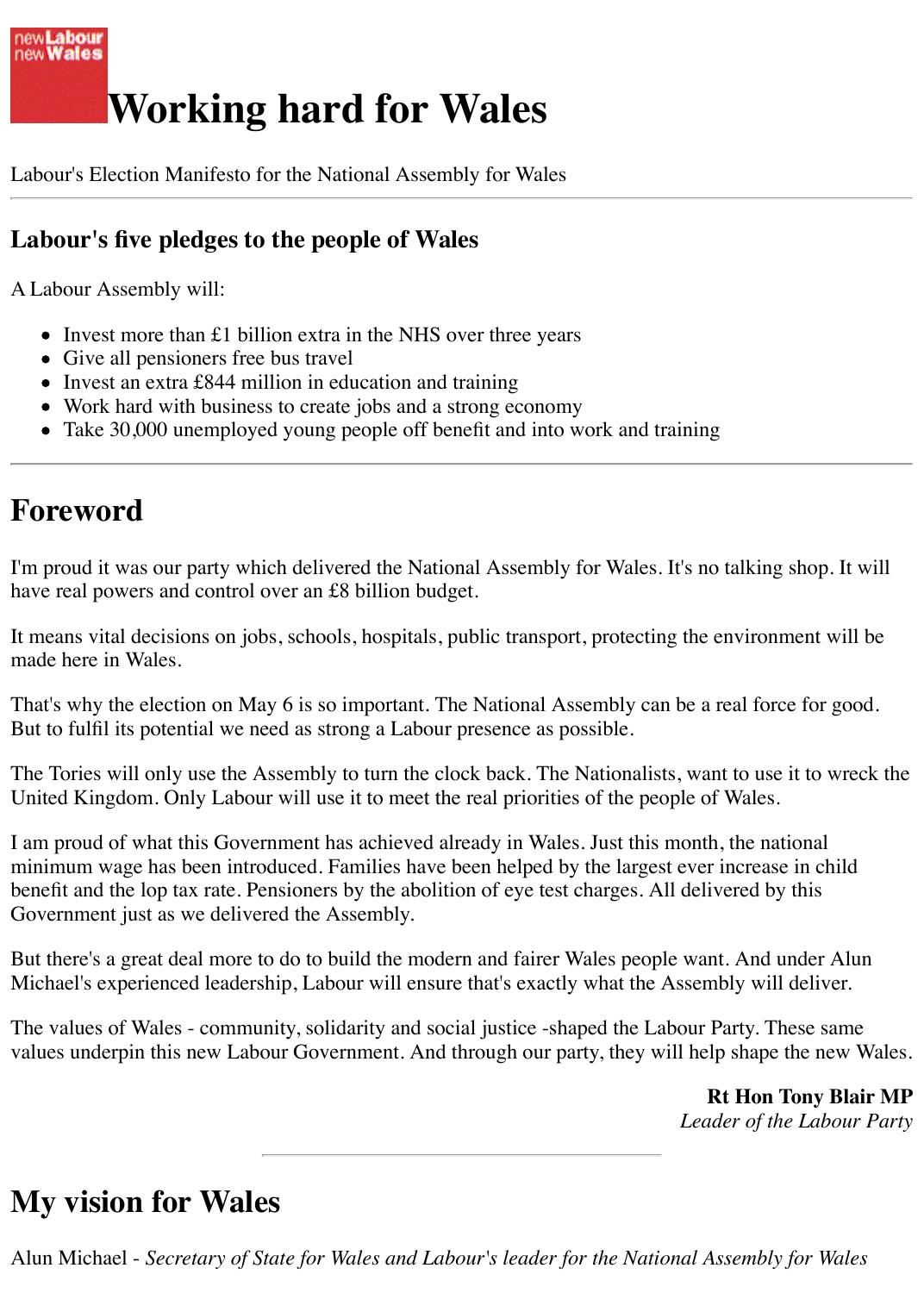### **This manifesto sets out Clearly our plans and policies. It shows how we will tackle injustice and equip our country for the challenges of the new century.**

I have campaigned for devolution for Wales for over 30 years. I'm proud to be part of a Government which delivered it. It's now up to us in Wales to make sure the National Assembly delivers a better future for all our people.

It's a great opportunity and a massive responsibility. The National Assembly can help heal old divisions, pull our country together, and create a new politics of partnership. It must build on the new mood of energy and confidence flowing throughout our country, which the Labour party has worked so hard to create.

Above all, it must make government work for the people by delivering real change on the ground in every region of Wales. And that is what it will do under Labour.

This manifesto sets out clearly our plans and policies. It shows how we will tackle injustice and equip our country for the challenges of the new century.

We will ensure the Assembly invests £1 billion extra to rebuild, renew and modernise our National Health Service in Wales. Our children and students will benefit from the £844 million extra for schools and colleges. Our old people will benefit from our promise of free bus travel throughout Wales. And the Assembly will be a partner with others to cut crime and disorder, rebuild communities and offer hope to our young people.

We are promising to fund 30,000 extra New Deal places to step up our crusade against long-term unemployment and to ensure we have the new skills needed for the new jobs which are being created in Wales. We will work in partnership with business to create the right climate for jobs and prosperity. We will work in partnership with local government and the voluntary sector to create a better Wales.

Wales stands on the brink of a bright new future, I am convinced the Assembly can play a vital role in realising these ambitions and hopes. And under Labour, it will.

#### **Alun Michael**

## **Education - Building for the Future**

Since Labour came to power in May 1997 we have been improving education for all our children. Class sizes are being cut. Schools in disrepair are being modernised. The wasteful and bureaucratic nursery voucher scheme has been abolished. Now Labour has pledged to invest an extra £844 million to improve education and training at all levels in Wales over the next three years. Only by electing Labour in May can this extra investment in education be guaranteed.

A Labour Assembly will ensure that every child in Wales gets the best start in life. Labour has already succeeded in guaranteeing, for the first time ever, a nursery place for every four-year-old. A Labour Assembly will aim to extend that opportunity to every three-year-old whose parents want it.

The Labour Government has set ambitious all-Wales targets for achievement in our schools. These are vital to educational excellence in Wales.

To help achieve these targets a Labour Assembly will:

• reduce class sizes for five, six and seven-year-olds to 30 or under. Almost 90% of the problem of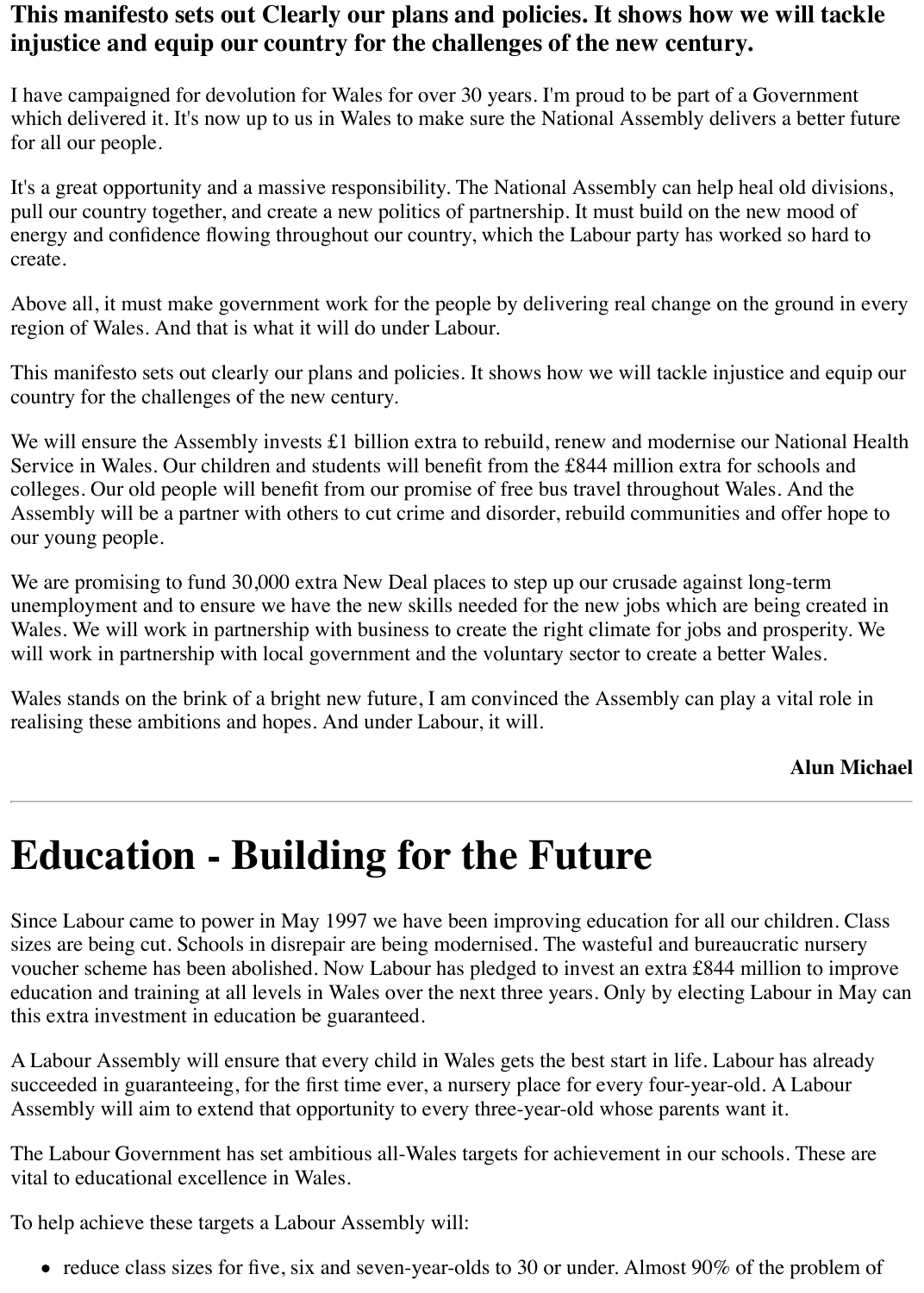large infant classes in Wales will be tackled by September 1999.

- invest in a national grid for learning in Wales that will link every school to the information superhighway, giving every pupil their own e-mail address and internet access.
- provide greater support for newly qualified teachers by developing the partnership between schools, higher education institutions and the Teacher Training Agency in Wales.
- recruit extra trained classroom assistants to work with teachers, giving them more time to teach, and ensuring more personal attention for each child.
- invest millions more in the repair and modernisation of existing schools.
- expand the successful summer literacy and numeracy schemes held during the summer holidays, to all parts of Wales, helping to improve these skills in children.
- extend the network of out-of-school clubs across Wales.
- establish a General Teaching council for Wales to speak for and raise standards in the teaching profession.
- ensure a truly comprehensive system of education in Wales, providing equal opportunity for all.
- emphasise earlier intervention, better provision and reduced bureaucracy in identifying and meeting special educational needs.

#### **Further and Higher Education**

A Labour Assembly will work towards a knowledge economy where people from all backgrounds have access to the most modern skills and technology. In today's world, skills and education are the passport to jobs, prosperity and rising living standards. That is why we will ensure that 36,000 extra students go on to further and higher education, both for their own development and to meet the increasing demand for highly skilled graduates. As well as providing extra resources for further and higher education, a Labour Assembly will pilot education maintenance allowances for low-income families.

#### **Post-16 education**

Labour welcomes the recommendations of the independent Education and Training Action Group for Wales (ETAG) on the future of post-16 education and training in Wales. In particular, we welcome the proposals to end the inefficiencies in the present system and to produce a coherent and integrated structure for post-16 education. This will break down the existing barriers between academic and vocational courses, and education and training. Rather than being in competition, we want to see schools, local authorities, Training and Enterprise councils and further education colleges working in partnership to meet young people's needs, and the demands of a modern economy.

Labour in the Assembly will work - as ETAG proposes - in partnership, enlarging choice for young people, whether in sixth forms or elsewhere, meeting the future skills needs of Wales, and fulfilling peoples aspirations.

#### **Lifelong learning**

Labour in the Assembly will promote the principle that learning is a continuous process throughout life, which should be accessible to all. Lifelong learning is central to the economic well-being of Wales, and the key to developing the skilled, adaptable workforce that we need to gain a competitive advantage in the rapidly-changing global economy of the 21st century.

- We will take steps to encourage adult learners.
- We will establish the university for Industry in Wales.
- We will develop individual learning accounts to help people take control of their own learning.
- We will ensure that the Assembly provides an information and education service for school students, which will help to develop knowledge of and interest in the democratic process in Wales.

#### **Our pledge: invest an extra £844 million in education and training**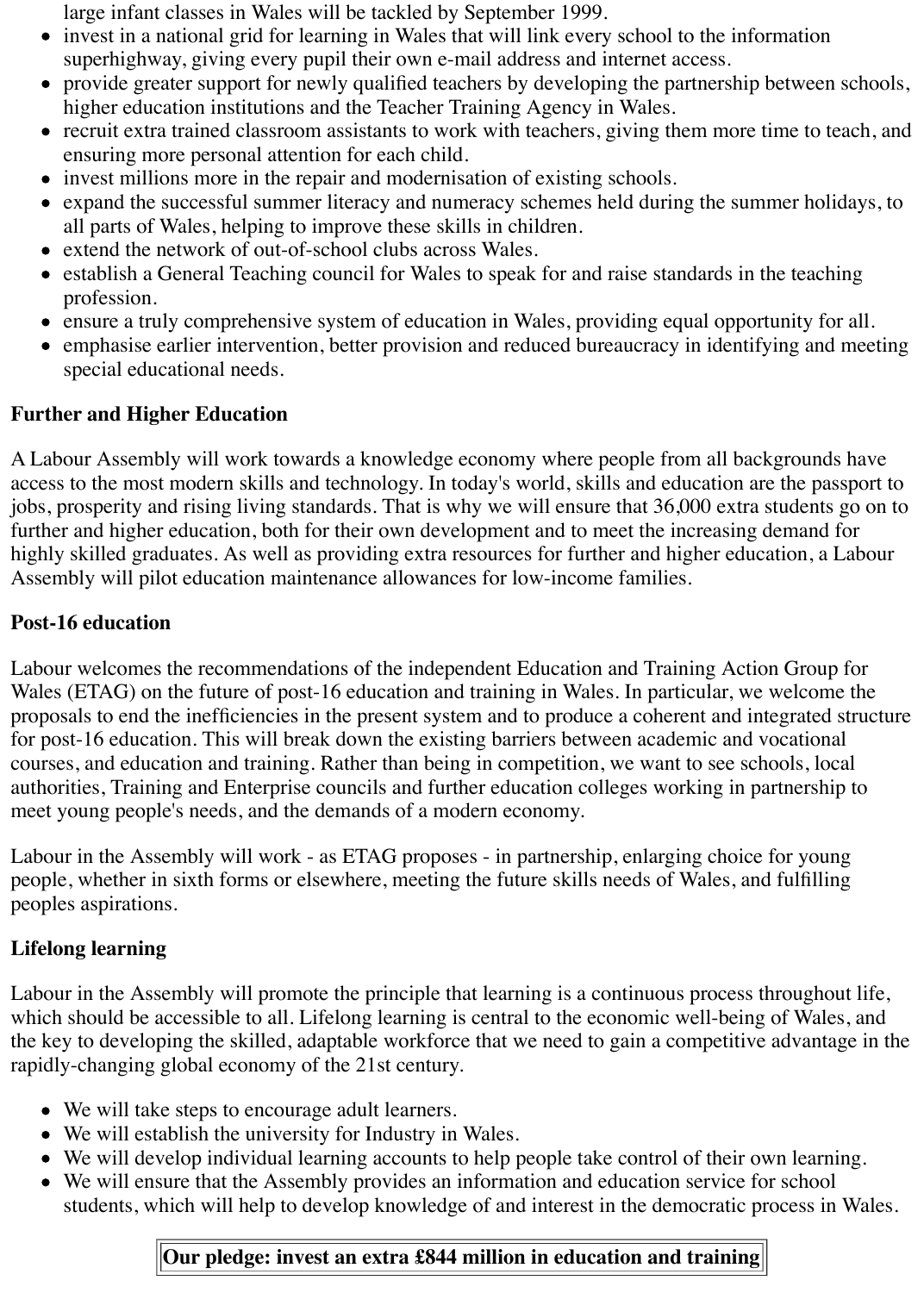# **Renewing the NHS**

Labour has moved swiftly to fulfil its commitment to restore and modernise the NHS in Wales by spending an extra £60 million from our first Budget on health services, plus a further £25 million on helping to reduce hospital waiting lists, and £12 million to cope with winter emergencies. We have pledged to invest more than £1 billion extra in the National Health Service in Wales over the next three years to improve standards of patient care. A Labour Assembly will raise spending on the NHS in Wales in real terms every year, and put the money into front-line services.

## **We are ending divisive competition in the NHS and replacing it with partnership, combining Community health and acute services to create a single health service for each area. This will provide a seamless service for patients.**

Labour has already acted on its pledge to reduce hospital waiting lists. A Labour-led Assembly will continue the drive to reduce waiting times in Wales. In particular, we will look to abolish waiting lists for some operations, starting with cataracts, and encourage the introduction of a pre-booked appointments system.

By the end of a Labour Assembly's first term, no one will wait more man six months for outpatient treatment, or more than 18 months for inpatient treatment. We will draw on best practice and innovation to increase the number of operations which do not require an overnight stay in hospital.

A Labour Assembly will set explicit service standards for health authorities, local heath groups and NHS trusts, and we will implement clear sanctions if performance and efficiency are not up to standard.

A Labour Assembly will appoint a health supremo to break down the barriers between the NHS and local authority social services to eliminate wasteful 'bed blocking' where hospital beds are taken by patients whose long-term care needs would be better served in the community.

Labour has produced the first-ever public health strategy for Wales. We want to reduce inequalities in health standards and inequalities in access to health services. Life expectancy in Wales has been among the worst in Europe. Labour in the Assembly will work to improve this situation through a radically modernised National Heath Service.

#### **In addition, a Labour Assembly will:**

- support the development of Local Health Groups.
- promote new opportunities for healthcare professionals to locate in areas where shortages have been identified.
- expand the community dental service and ensure that patients have access to NHS dentists in all parts of Wales.
- publish more clinical-performance indicators on a hospital-by-hospital basis to improve the quality and extent of information available to patients.
- ensure that health improvement programmes are in place in each Welsh health authority area by the end of 1999.
- develop the role and resourcing of community health councils in Wales.
- work with carers, their representatives and local authorities to determine how the new National strategy for carers should be implemented in Wales.
- introduce NHS Direct, a 24-hour nurse-led helpline, to cover all parts of Wales.
- reform the financial management of the NHS in Wales to ensure that the new funding we will provide is used to improve services, not finance deficits.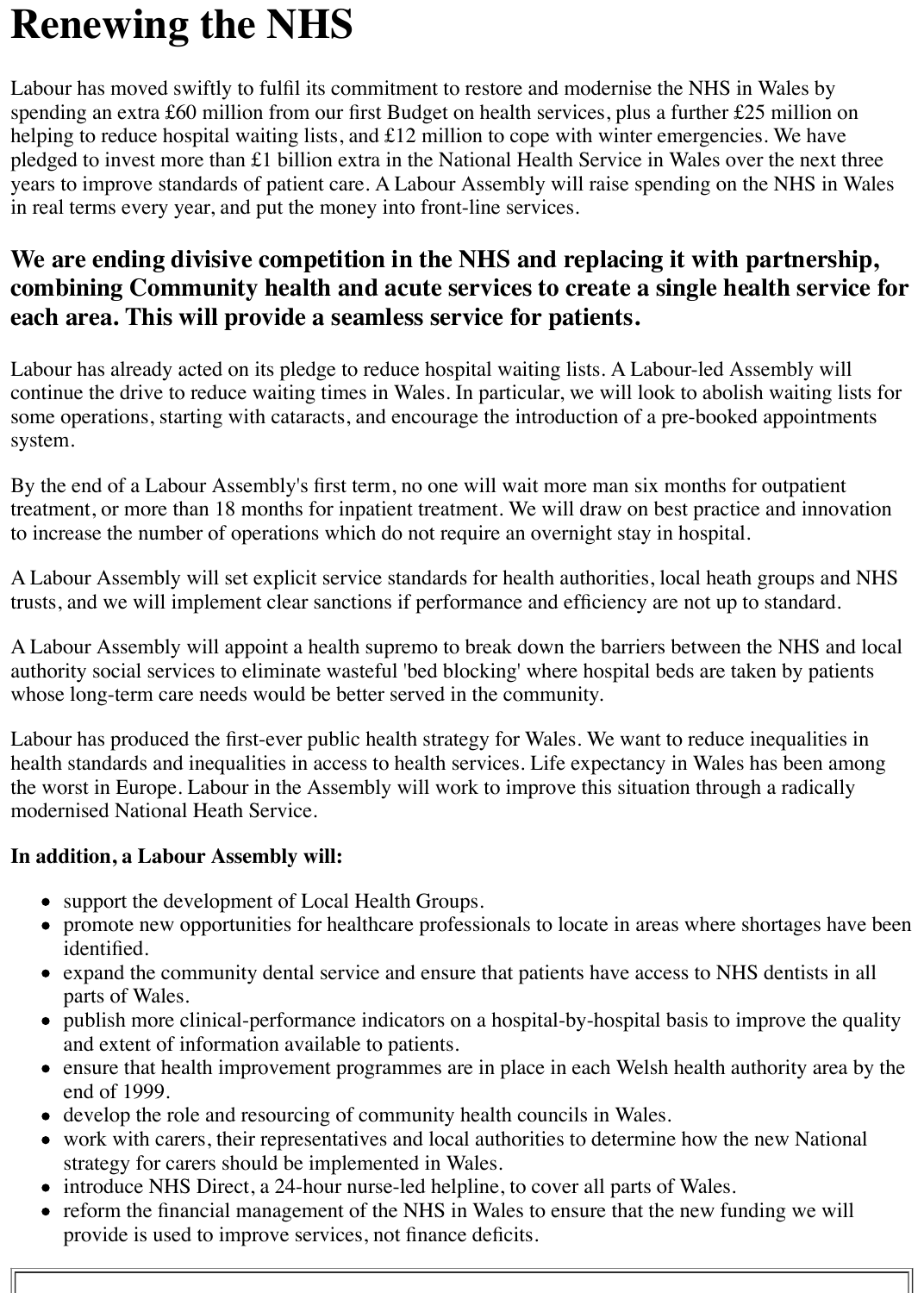# **Economic prosperity**

## **Building a world-class economy**

In challenging economic times, where much of the world is in recession, the Labour Government is successfully steering a course of economic stability. We have tackled the legacy of public debt left by the Tories, and delivered low inflation and the lowest interest rates for over 30 years. This stability is the best possible basis for rebuilding the Welsh economy.

A Labour Assembly will use the tremendous opportunity which European Objective 1 status offers to change Wales for good. Whereas under the Tories, parts of Wales lost out on obtaining European structural funds, Labour has secured Objective 1 status for West Wales and the valleys, enabling these areas to claim the highest level of EU aid - more than £1.3 billion, with more EU funding likely to come on stream for other parts of Wales. Labour believes that the overriding aim of the National Development strategy, which will be approved by the Assembly, must be to create more, highly skilled, better-paid jobs.

Labour will work hard with business to create jobs and a strong economy. While continuing to attract inward investment, the Assembly's priority must be to improve support for existing Welsh companies. Labour has reorganised and relaunched Business Connect - the business support service - to ensure it delivers the very best advice and assistance. Now we must ensure that every company in Wales knows what government support is available to help them grow.

To compete in the global market, we must ensure that we fully exploit the economic potential of knowledge-based business in Wales. Labour will establish a know-how centre for Wales", to give easy access for Welsh businesses to technical and research excellence in Welsh colleges and universities.

To help upgrade our skills base and build a winning workforce a Labour Assembly will increase the number of modern apprenticeships from 9,000 in 1999/2000 to 14,000 in 2001/2002.

Labour recognises the importance of venture capital and seed corn funding in small business success. We will therefore consult on the best method of improving the availability of secure finance for small and medium-sized Welsh enterprises, including a proposal to establish a Small Business Development Bank.

We will also establish a Welsh Business Forum which will bring together members of the Assembly with responsibility for economic development with business and trade union representatives.

#### **Promoting tourism in Wales**

Tourism brings significant economic as well as social benefits to Wales, and is a major sector of the Welsh economy. A Labour Assembly will take forward a new strategy for tourism in Wales, backed by increased resources, improving partnership and co-ordination within the industry, and promoting a dynamic and attractive image for Wales. A Labour Assembly will also want to ensure that long-term benefits are derived from events such as the Rugby World Cup and the Millennium celebrations.

#### **A successful farming industry**

Agriculture is one of Wales's most important industries. It provides £1 billion for the Welsh economy and supports one in four rural workers. Times are hard in the industry - farm incomes in Wales have been in long-term decline even as subsidies have risen. Labour recognises this and is doing all it can to help farmers. In particular, following an initial allocation of £12 million, we have announced a package worth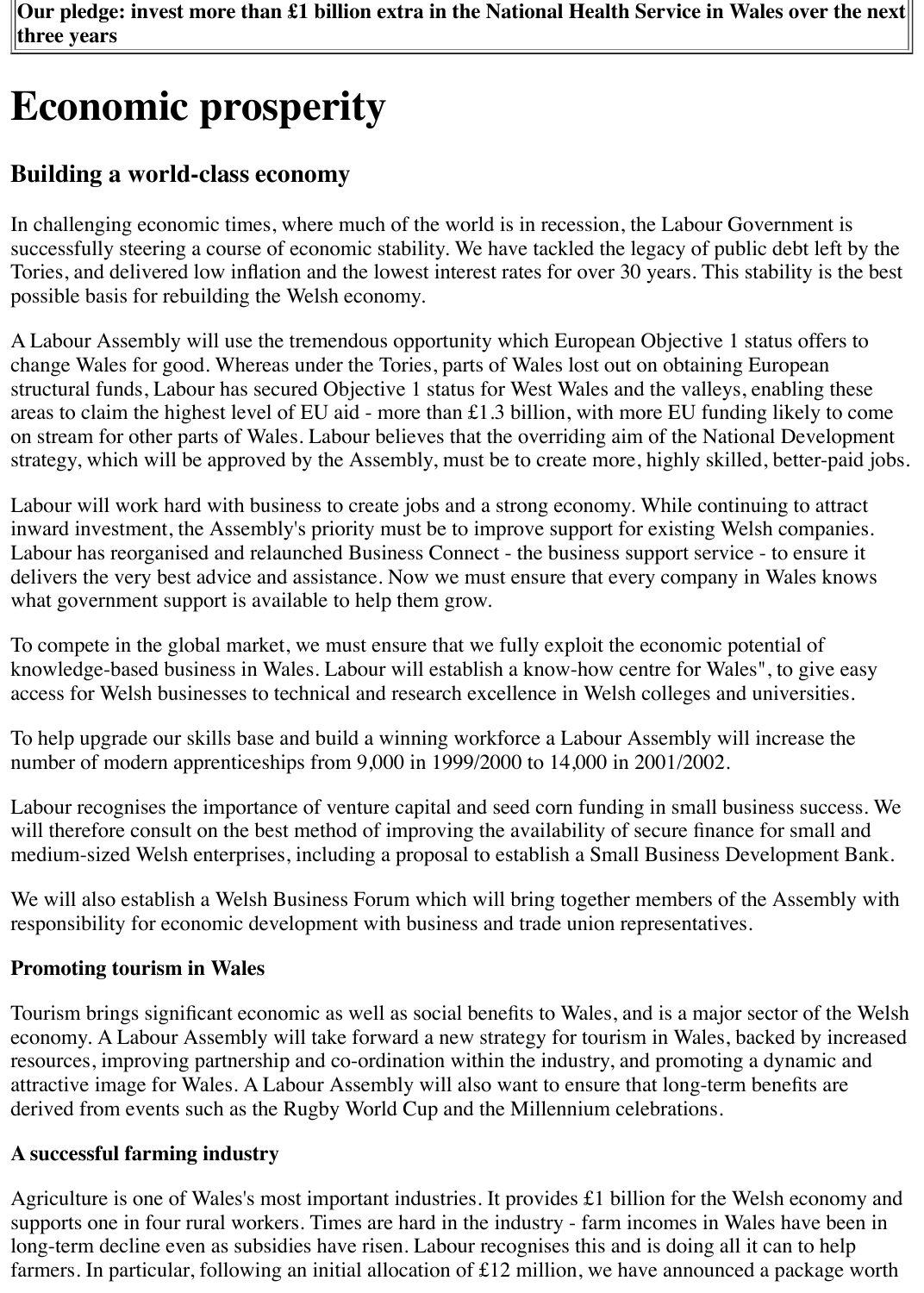more than £21 million in additional help to Welsh farmers.

A Labour Assembly will work with the Labour-created Rural Partnership for Wales, supported by the new Rural Unit in the Welsh Development Agency, to promote the Welsh rural economy.

A Labour Assembly will encourage the development of well-branded products which can command premium prices at home and abroad. We will also promote organic food production. Labour has already made the institutional changes necessary for the development of a successful Welsh Food strategy, and a Labour Assembly will take that strategy forward, in partnership with the Welsh food industry.

#### **Our pledge: work hard with business to create jobs and a strong economy**

#### **Tackling low pay and poverty**

Under the Tories, Wales became the low-pay capital of the United Kingdom. A Labour-led Assembly will launch a full-scale assault on low pay and poverty in Wales. It will build on measures such as the introduction of the minimum wage this year, which will benefit some 109,000 people in Wales -more than one in ten of the work force.

Up to 70,000 people in Wales will benefit from Labour's new Working Families Tax credit in its first full year of operation. This will guarantee families with someone in full-time work a minimum income of £200 a week from October, with no tax to pay on income below £235 a week.

Through the new Childcare Tax Credit, part of the Working Families Tax Credit, we will ensure that highquality, affordable childcare is available to all families, not just a few.

To help make work pay for disabled people, the new Disabled Persons Tax Credit will ensure a minimum income of £220 a week to the family of a disabled person moving from benefit to full-time work, with no tax to pay on income below £274 a week.

Labour is introducing a new minimum pension guarantee, linked to earnings, of £75 a week for single pensioners and £117 a week for pensioner couples. Thousands of pensioners in Wales currently fail to take up their full benefit entitlement. A Labour Assembly will work with local authorities and the voluntary sector to ensure that pensioners are able to take up the help that is available to them.

A Labour Assembly will continue the expansion in Wales of Labour's New Deal welfare-to-work programme for unemployed young people, for the long-term unemployed, for people with disabilities and for lone parents. We have already generated over 5,000 new jobs through the New Deal in Wales, including 3,900 for young people. Now we are pledging that a Labour Assembly will take 30,000 unemployed young people off benefit and into work and training.

Labour in Wales has already pioneered the extension of the New Deal to provide classroom assistants. A Labour Assembly will explore the potential for extending the New Deal to help the caring professions, particularly in health and social services.

#### **Our pledge: take 30,000 unemployed young people off benefit and into work and training.**

#### **Children - the future of Wales**

Our children must get the best start in life.

A Labour-led Assembly will seek innovative proposals for bolstering family life in Wales and enhancing opportunities for our children. Families should be supported in their choice either to look after their children full-time, or to combine work, education or training with parenting.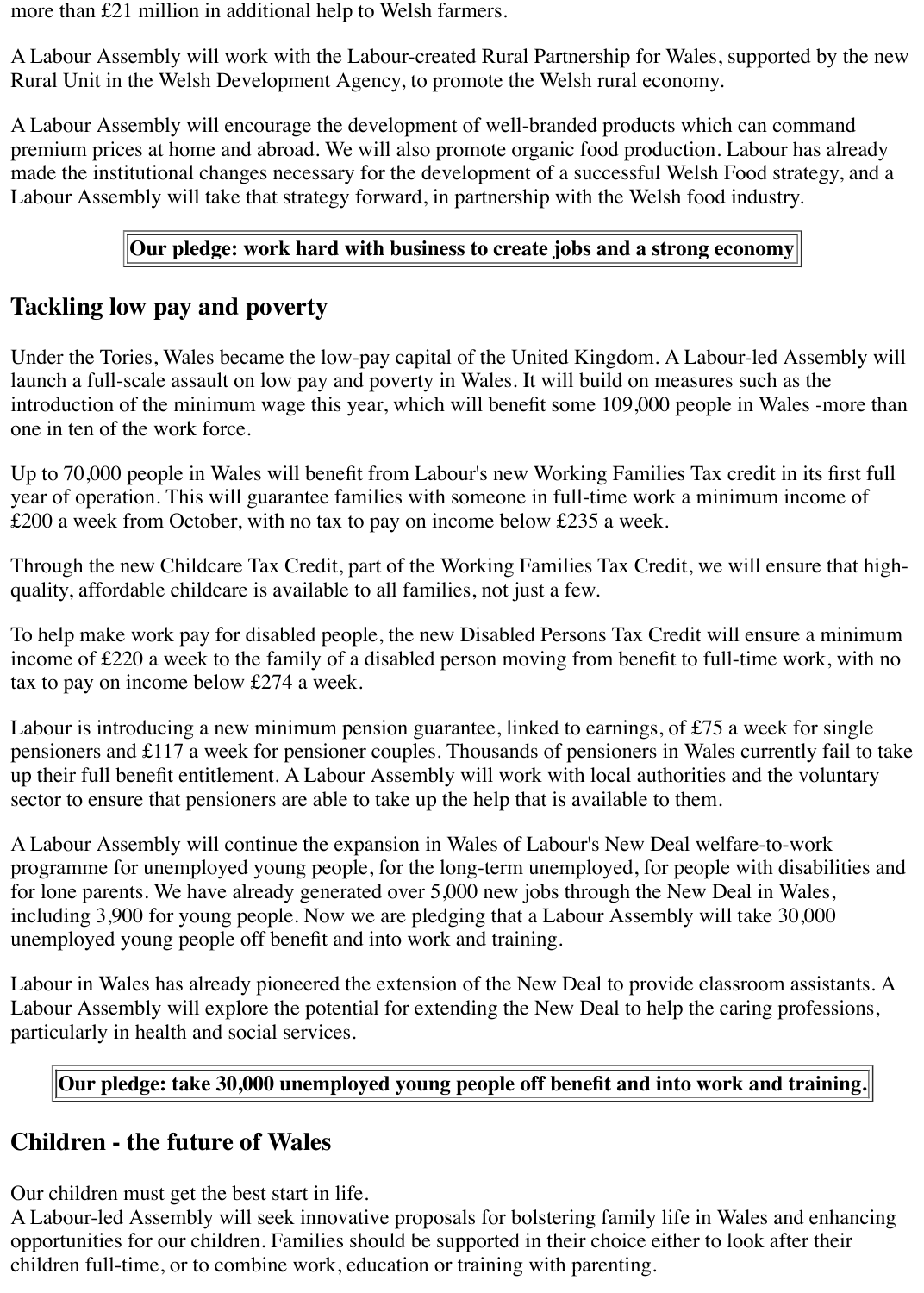Labour will continue to develop a national childcare strategy for Wales which will help to give more parents the chance to take up work, education or training. We will also ensure that children are prepared for learning by the time they reach school, and have access to enjoyable developmental activities out of school hours.

A Labour Assembly will improve the health, the ability to learn and the social development of pre-school children in Wales through investment in a Sure Start programme. This will provide additional support for children at risk of failing to fulfil their potential, and their families.

A Labour-led Assembly will focus on the need to develop a strategy to safeguard the interests of all children in Wales, and in particular children in care. We will establish an independent Children's Commissioner for Wales, who will advise the Assembly on the delivery of services for children.

## **Environment**

## **Transporting Wales into the future**

A Labour Assembly will implement an integrated transport strategy for Wales. The Assembly will require local authorities to produce transport plans, setting out their strategic transport priorities, and will promote more investment in public transport, cycling and walking.

On top of the £2.25 million rural bus subsidy for Wales introduced by the Labour government for the first time last year, the Assembly will add £3 million in its first year to subsidise rural and urban bus services to radically improve transport choice and opportunity

We have already pledged to introduce a minimum half-fares concessionary scheme for pensioners travelling by bus. Labour in the Assembly, in partnership with local authorities, will phase in a scheme to give all pensioners free bus travel within the next three years. This means that under Labour all our senior citizens will be able to travel right across Wales by bus, half-price in the coming year and free within the next three years.

We believe that improved north/south links essential to the future economic, social and cultural cohesion of Wales. The Assembly will address the need for improved road links, work with air operators to improve services and introduce a new faster rail service by next year.

We will ensure that the new South Wales Eurofreight terminal is open within the first year of a Labour led Assembly.

#### **Our pledge: give all pensioners free bus travel.**

### **Sustainable Wales**

A Labour Assembly will act to safeguard and improve Wales's environment. It will be under a statutory duty to promote sustainable development through policies that are economically efficient, socially just and environmentally sound.

Tir Gofal, the government's all-Wales agri-environmental scheme is a groundbreaking initiative, unparalleled in the UK. Labour will ensure that it is given prominence in the Assembly, and that farmers are encouraged to grasp the opportunities it offers. A Labour Assembly will ensure a substantial increase in the funding of agri-environmental schemes, so that 600 new farms can join Tir Gofal each year.

A Labour Assembly will also support a "Sustainable Parks in Wales" scheme over the next three years,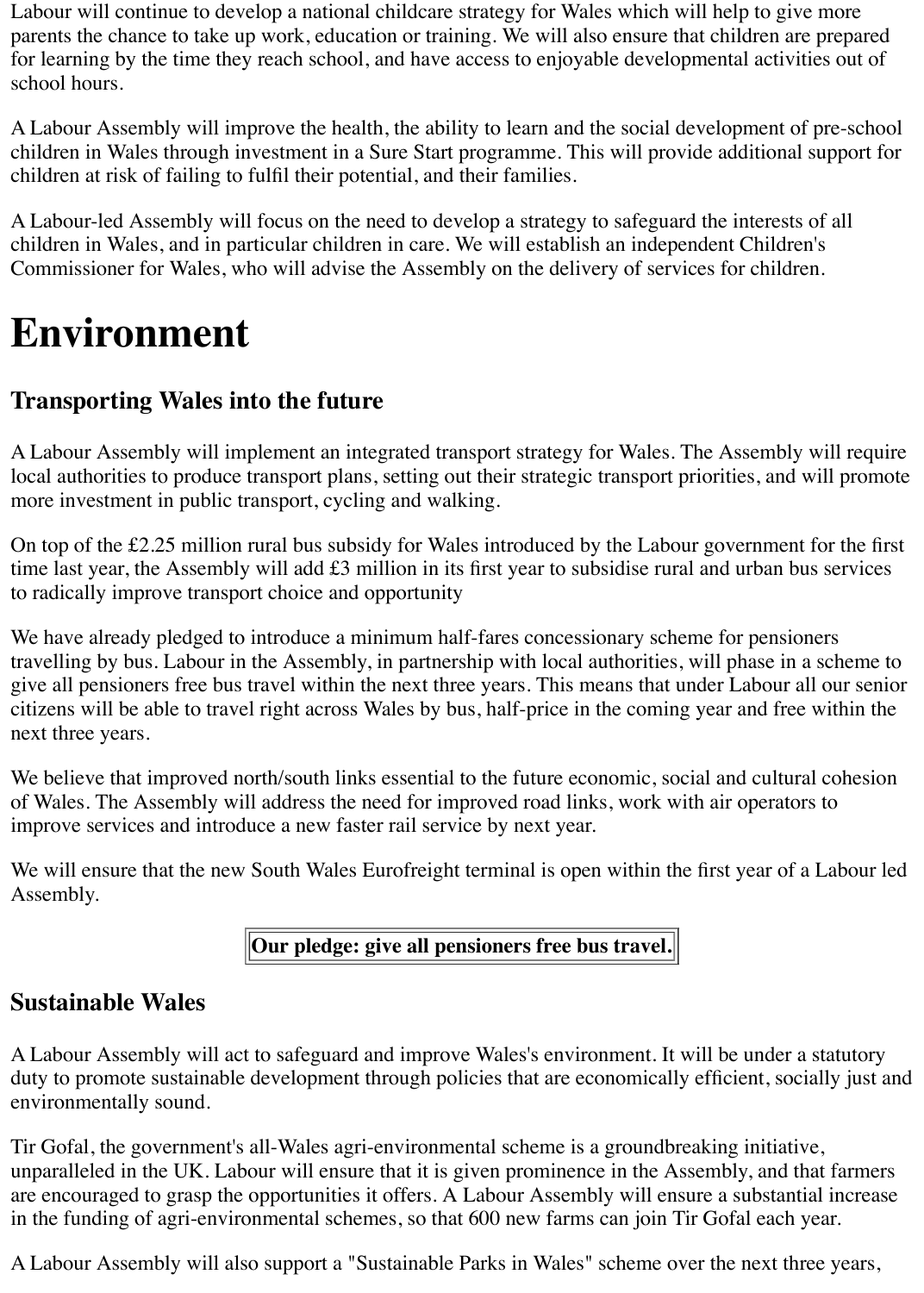designed to promote innovative partnership projects to look at new ways of working towards sustainable development in the Welsh National Parks.

Labour in the Assembly will ensure that the land use planning system helps to ensure that that development is sustainable and is in the best interests of the community.

## **A decent home for everyone**

A Labour Assembly will work, in conjunction with local authorities and housing associations, to ensure that good quality housing is available to everyone in Wales, and in particular to alleviate the legacy of homelessness inherited from the Tories. Labour will work with local authorities to help them develop strategies to resettle homeless people in the community. Our aim is to ensure that no one should have to sleep rough in Wales's towns and cities.

One of a Labour Assembly's first priorities will be to instigate an all-Wales Housing Audit, which will provide an accurate picture of housing stock across Wales, including clear information on housing need and demand across all tenures, and the condition of existing homes.

A Labour Assembly will also work with local authorities to explore ways of drawing on private finance to tackle the estimated £1 billion of repairs, modernisation and redevelopment relating to council housing stock in Wales.

## **A new government for Wales**

## **A modern Welsh democracy**

A Labour Assembly will work with local councils to modernise local government in Wales and to achieve further improvements in standards in key areas like education and social services. Labour will seek, in cooperation with local authority representatives through the Assembly's Partnership Council, to pilot ideas, initiatives and ways of working that will enable local councils to do more for their communities. Labour will also set out models for political management of local government, so that local councils can choose more effective structures that better represent the needs of their communities.

Labour will not tolerate poor standards or malpractice in local government, we will put before the Assembly a code of conduct, incorporating an ethical framework which all councillors will be under a duty to observe. This will be drawn up in liaison with the Partnership council and will ensure the highest standards of probity and honesty in civic office.

The Labour government is putting an end to the Tory quango state in Wales. We have drastically reduced the number of NHS trusts, abolished quangos such as Tai Cymru, merged others, such as the Welsh Development Agency, the Development Board for Rural Wales and the Land Authority for Wales, and introduced an open system of public appointments.

A Labour-led Assembly will take this work forward, through a further review of these bodies, governed by the principle that all public appointees should be accountable to elected politicians, whether at a local, regional or all-Wales level, and that the number of quangos is reduced to a minimum. In particular, we envisage a strong role for the Assembly's subject committees in monitoring the performance of nondepartmental public bodies.

## **Social inclusion**

Tackling social exclusion is one of the major challenges facing the Assembly. Labour is already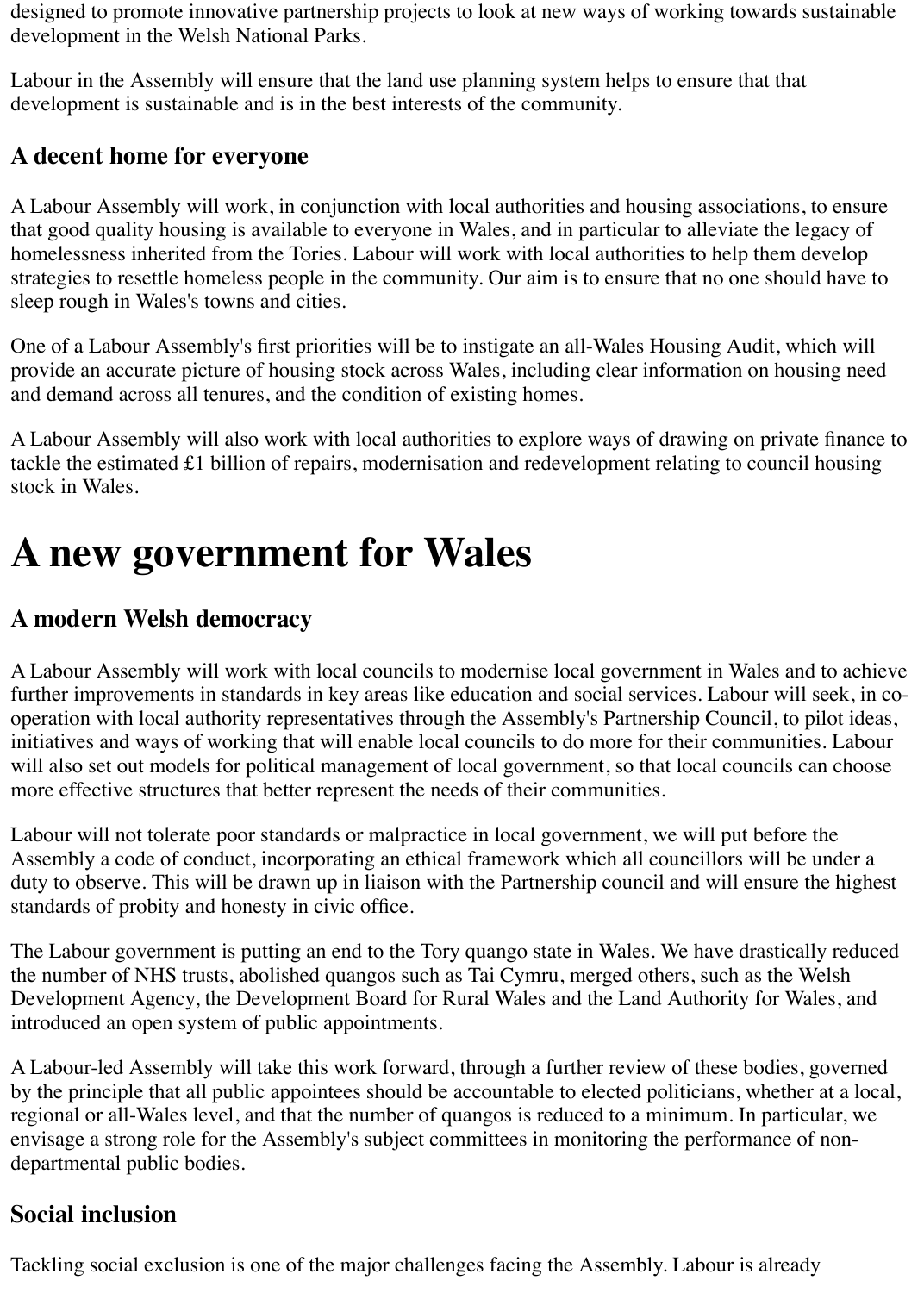encouraging local government to work with health authorities and trusts, the police, local businesses and community groups to tackle the problems caused by crime, ill health, poverty, drug abuse and family breakdown. We will use our new £48 million Social Inclusion Fund within the Assembly budget to support pilot projects which harness our spending on health, social services, education and crime prevention even more effectively in the fight against social exclusion.

A Labour Assembly will produce an annual report monitoring changes in the key indicators of exclusion in Wales and appraising progress across the Assembly's area of responsibility.

## **A strong voice in Europe**

A Labour-led Assembly will develop a distinct European role. Our aim will be to establish Wales as one of Europe's most prosperous and dynamic regions. Labour will work in partnership with local authorities, business, voluntary organisations and the people of Wales to ensure that the European funds which will flow from Objective 1 status and other European programmes are used in the most effective way.

European legislation has a major impact on many of the policy areas for which the Assembly will have responsibility in Wales. That is why it is important that the Assembly should have a presence in the united Kingdom's permanent UK Representation (UKRep) in Brussels. A Labour-led Assembly will take steps to make sure that high quality staff from the Assembly (who will remain UK civil servants) fill key positions within UKRep and that there is close and effective contact with secondees from the Assembly and other Welsh organisations to the European Union's institutions.

The Assembly should also have an input into the work of the European Council of Ministers, and the role of the Welsh European Centre in Brussels should be expanded to give the Assembly a voice of its own in Europe.

Labour will ensure that European issues are given full and proper consideration in the Assembly, and that is why we will ensure that the Assembly has a Standing Committee on European Affairs, chaired by an Assembly Secretary.

## **Supporting the Welsh language**

Labour is pleased that support for the Welsh language has in recent years proceeded on an all-party basis. Labour in the Assembly will work with the Welsh Language Board, with local authorities, and with public and private sector organisations to safeguard and promote the language.

Labour's commitment to the language has destroyed the myth that the Welsh language is the sole preserve of Welsh nationalists. We have ensured that the language, which in the past has been a subject of divisions, should no longer be treated as a political football. We therefore reject the Tories' divisive recent attempts to undermine this consensus.

## **Equal opportunities for all**

Labour has ensured that the National Assembly for Wales has a duty to apply the principle of equal opportunity to everyone. As a party, we have already demonstrated our commitment to the principle of equal opportunities for women by fielding more women candidates for the Assembly than any other party.

Under Labour the Assembly will ensure that combating discrimination on the grounds of gender, race, disability or sexuality will have a high profile. We will establish a Standing Committee on Equal Opportunities, which will be responsible for monitoring the performance of the Assembly in promoting equal opportunities. In particular, a Labour Assembly will work to increase further the representation of women and ethnic minorities within those public bodies to which it has power of appointment. The Assembly will also ensure that they are properly represented at all levels of its own staffing structure.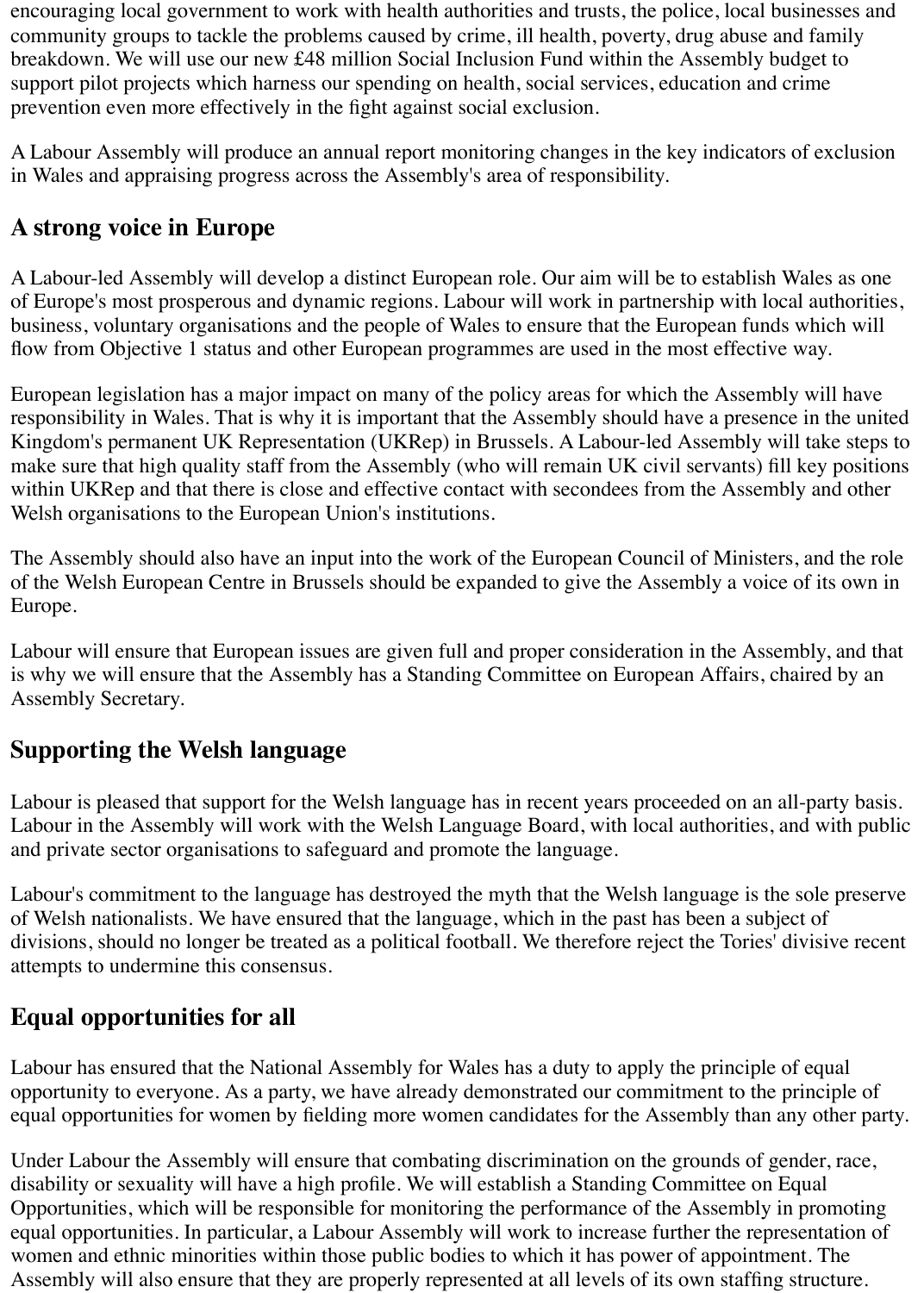The new Disability Rights Commission, established by the Labour Government, will have a Welsh Commissioner, who will report annually to the Assembly.

### **Wales in the giving age**

The Assembly cannot succeed without the active support of the wider community, and in particular the voluntary sector. Labour has pioneered a new positive relationship between voluntary organisations and both national and local government. The creation of the Assembly provides an important opportunity to develop that relationship further.

Labour, through the Government of Wales Act, has required the Assembly to make a scheme setting out how it proposes, to promote the interests of relevant voluntary organisations. The Welsh Office and the voluntary sector in Wales have already agreed a Compact setting out a framework for their future working relationship. A Labour Assembly will use the measures included in the Compact as a basis for its own voluntary sector scheme, which will be drawn up in partnership and consultation with voluntary sector organisations.

A Labour Assembly will seek to increase the level of volunteering in Wales, particularly amongst young people. We want Wales to be a nation of active citizens.

## **The best for Wales**

The arts and sport play a vital part in our national life. Labour in the Assembly will work to promote levels of participation in artistic and sporting activities, as they are essential both to the enrichment of our quality of life and to the renewal of our economy.

Labour will work with the Arts Council of Wales to implement a strategy to support artists and performers, and to develop community arts activities. We will establish a Music Development Fund to help more children participate in musical activities. Labour in the Assembly will also work to ensure that Wales gets its fair share of lottery proceeds.

We welcome the recent decision of the National Museum of Wales to allow free access for parties of school children. A Labour Assembly will go further, and ensure free access for all children to the National Museums and Galleries of Wales by the year 2000.

Labour will support our sportsmen and women in striving to build on the many international successes which they have already achieved, whilst ensuring that sport plays a continuing role in the life of our schools and colleges. We will also safeguard and improve the provision of sports facilities, playing-fields, play areas and open spaces, assets which have been run down under the Tories.

## **A confident Wales**

Labour's outline policy statement, upon which this manifesto is based, was approved by over 90% of the Welsh Labour Party membership in a unique ballot earlier this year. Labour stands united around its policies to renew the Welsh economy and deliver social justice for the people of Wales.

Wales is standing on the brink of an exciting new era. The devolution which Labour has delivered has engendered a new sense of self-confidence amongst the people of Wales. Labour is ready to offer the leadership that will build on that new confident identity and address the challenges we will face as a nation in the 21st century. We stand for the future not the past; for togetherness not division; for the many not the few.

#### **We will work hard for Wales. We will deliver for Wales.**